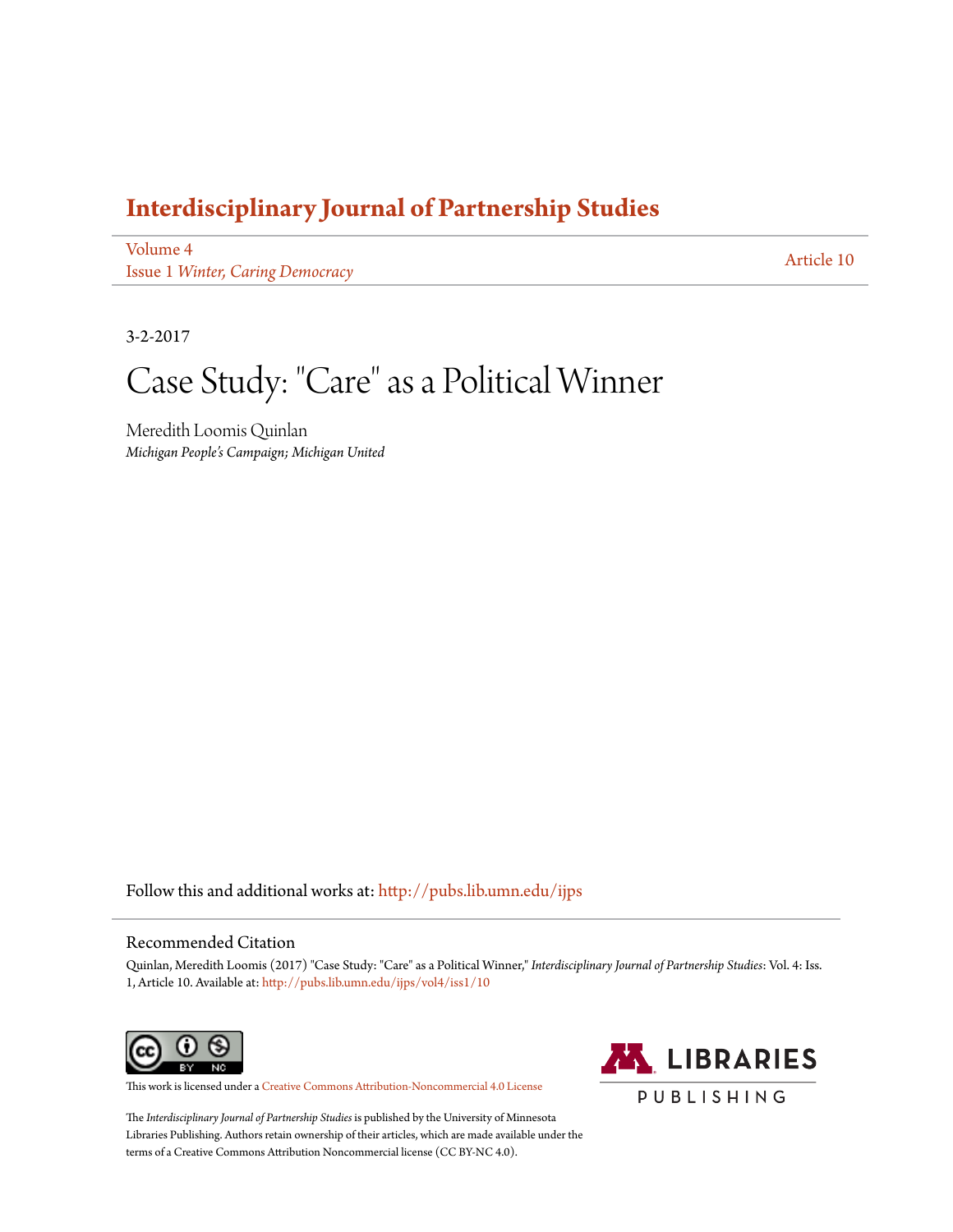## **CASE STUDY: "CARE" AS A POLITICAL WINNER**

#### Meredith Loomis Quinlan

#### **Abstract:**

Through face-to-face conversations and open-ended questions designed to elicit stories and deeper interactions, the Michigan People's Campaign (MPC) may have altered voting patterns more effectively than using traditional electoral engagement strategies. During the 2016 election, by campaigning on issues of family care, MPC helped elect a progressive state house candidate in a Downriver Detroit district that Republican presidential candidate Donald Trump carried by over 6,000 votes.

*Key Words:* Integrated Voter Engagement, Caring Economy, Voting Patterns, Child Care, Long-Term Care, Advocacy

Copyright: ©2017 Loomis Quinlan. This is an open-access article distributed under the terms of the Creative Commons Noncommercial Attribution license (CC BY-NC 4.0), which allows for unrestricted noncommercial use, distribution, and adaptation, provided that the original author and source are credited.

### **BACKGROUND**

In the summer of 2016, the Michigan People's Campaign (MPC) began building a statewide campaign to advance a bold idea for a public benefit to cover the costs of child care, long-term care for elders and people living with disabilities, and paid family leave. The campaign is called Universal Family Care. MPC is a statewide coalition of individuals and institutions that uses the methodology of grassroots organizing for social change. The organization was formed in 2014.

The creation of this campaign was the result of listening to the concerns of families across the state, and the necessity to respond to trends in population aging and the high cost of quality care. Michigan is tied with only one other state for having the most counties with a median age over 50, and our population is aging at a faster rate than that of many other states (Derringer, 2015). In Michigan, the average annual cost for elder care provided by an in-home health aide is \$48,048, while the average cost for care within a nursing home is \$98,185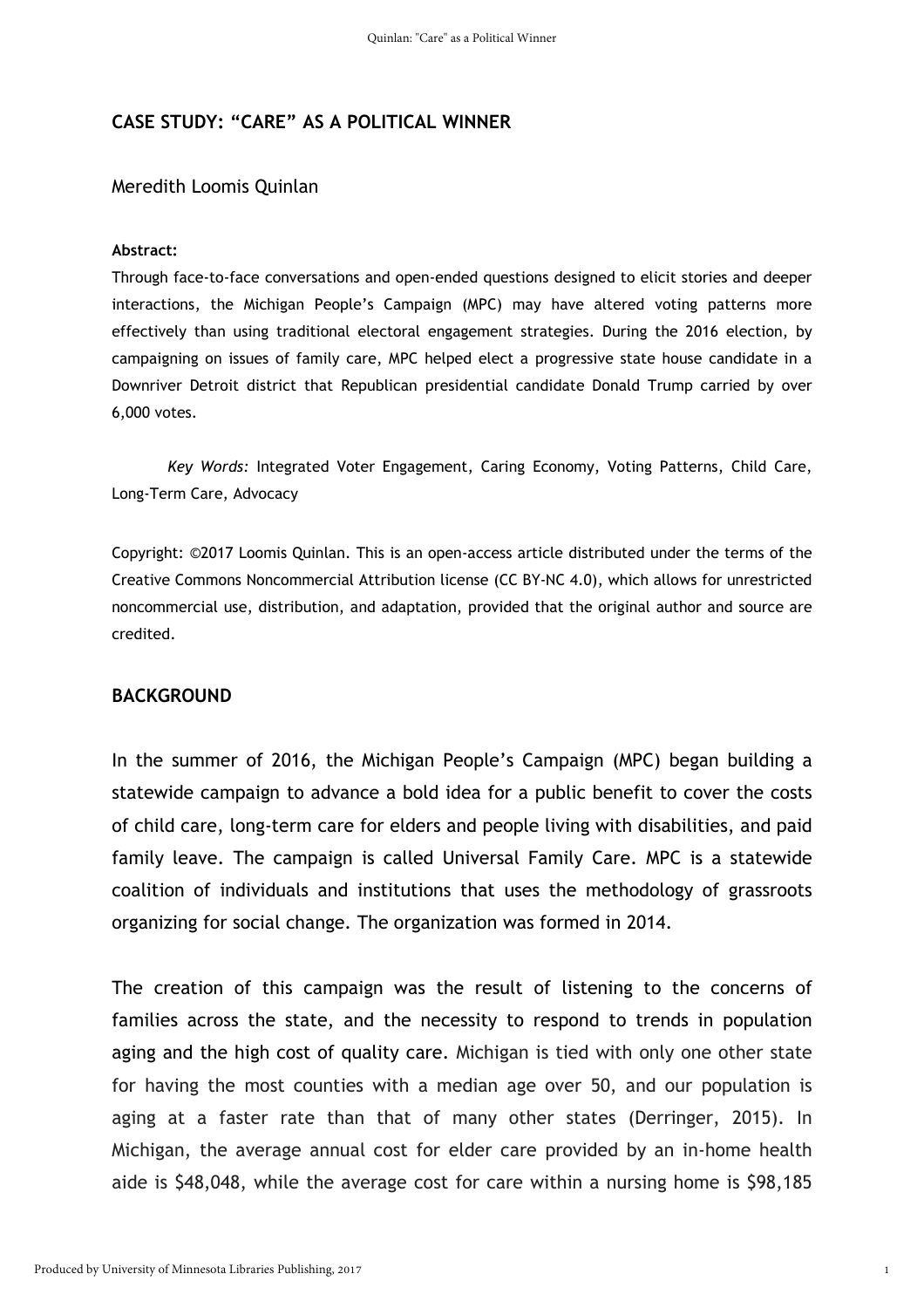per year (Genworth, 2016). According to the Michigan League for Public Policy, the average cost of full-time infant care is over \$10,000 per year in Michigan (Sorenson, 2014).

Families have few options when it comes to affordable care. Michigan has one of the lowest income thresholds in the country for accessing support for child care costs (Sorenson, 2014), and Medicaid is the only public program to provide support for long-term care for aging loved ones. Private long-term care insurance is financially out of reach for most families and, in many cases, fails to adequately address their care needs.

With 10,000 "Baby Boomers" in the US turning 65 each day (Cohn & Taylor, 2010) and close to 4 million children born each year (Center for Disease Control, 2016), it is evident that by the numbers, most Americans have experience with needing or providing care. For parents in the "sandwich generation," who are caring for young children and their own aging parents, it often feels more like the "panini generation" — being pressed on both sides. There is an opportunity, though, to create a Caring Majority; a political, social, and cultural movement of families, caregivers, people with disabilities, and elders who want to change systems of care in our states and country. This thinking was first introduced to Michigan People's Campaign by Caring Across Generations, a national movement dedicated to shifting how our nation values caregiving and calling for policy solutions that enable all of us to live and age with dignity and independence.

On the labor side, workers in the home care and child care fields are woefully underpaid. The careforce  $-$  90% of whom are women, predominantly women of  $color -$  receives compensation that is far less than the value of their work, even though their tasks are grueling and their work is the work that makes all other work possible (Burnham & Theodore, 2012). "Careforce" is a word used to describe the caring workforce. In addition, family members who take on the task of caregiving are generally unpaid, untrained, and forced to reduce the hours they are able to work at their job outside the home. This creates a cycle in which family caregivers are unable to save enough for their own retirement and future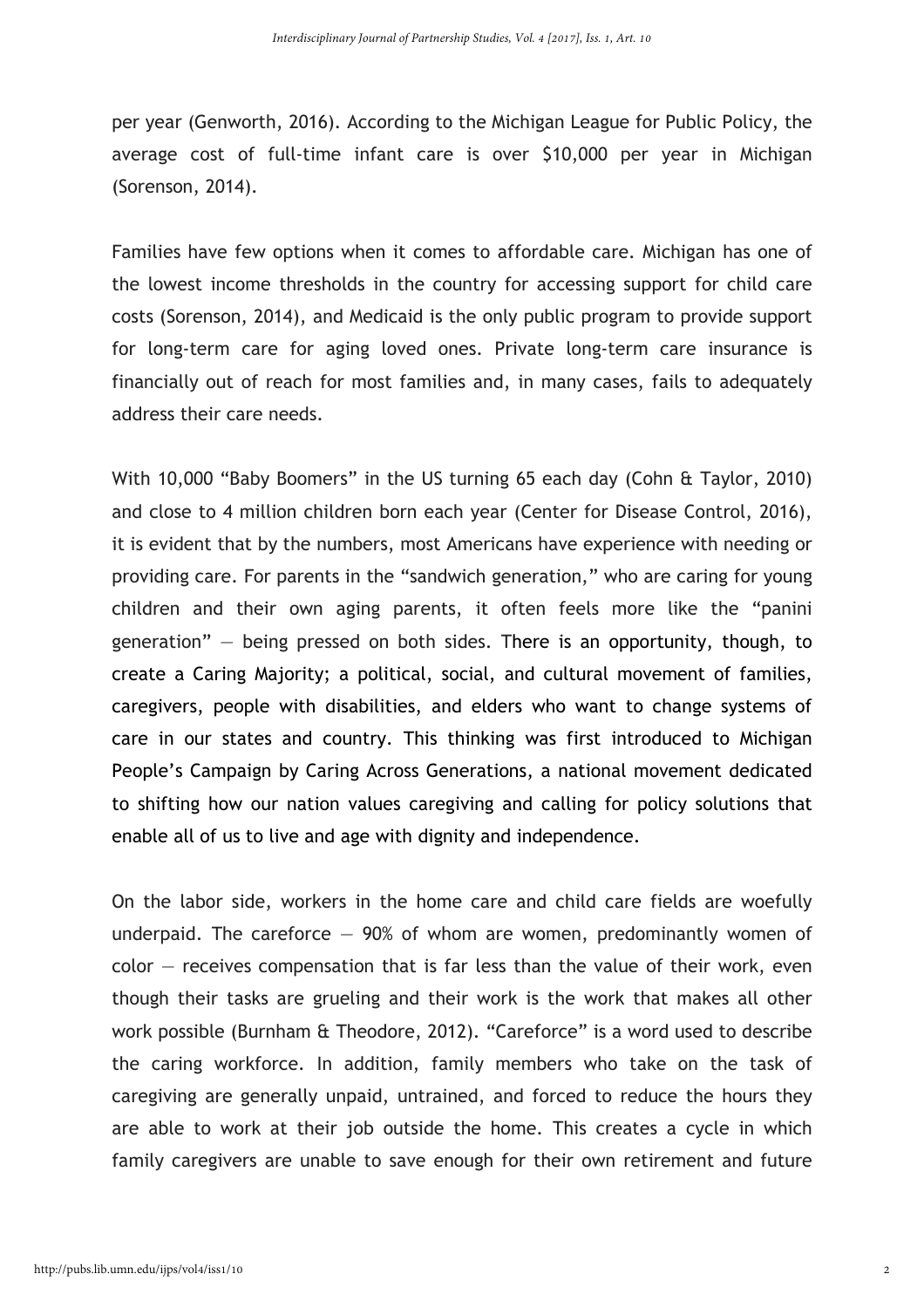long-term care costs. Advocating to improve compensation and benefits for the careforce is a direct way to elevate the status of women, promote caring economics, and increase the value of emotional labor, referring to jobs that require more emotional management to fulfill expectations of the work, such as the care worker who is expected to be friendly and compassionate as part of their job.

While the system of caring for people was built for the last century, there is a clear opportunity for states like Michigan to take a proactive approach to care policy. It is a dynamic issue that covers the fastest-growing job sector in the country—home care, workforce development, cooperation between health care and community providers (for elder care), early education and brain development (for child care), and work support systems that allow women, who still carry the responsibility for "care" in most families, to fully participate in the economy and their jobs outside of the home.

Traditionally, child care, long-term care, and paid family leave are considered to be siloed "issue" areas, which can force these issues into competition with one another for smaller and smaller slices of the state budget. The Michigan People's Campaign and Caring Across Generations seek to build an integrated campaign with the focus on care infrastructure as a whole, creating a family-centered approach for future legislation as well as an opportunity to build a broader coalition of stakeholders.

## **PILOT: 2016**

When initially determining how to advance Universal Family Care in Michigan, it became clear that there would need to be a way to shift politics in our state. By that, we mean encouraging politicians from both sides of the aisle to become champions on this issue, and publicly show the widely felt stress and pain of families when it comes to limited care options for their loved ones. Michigan is currently under the governance of a Republican governor, state house of representatives, and state senate; the party's platform has resulted in major cuts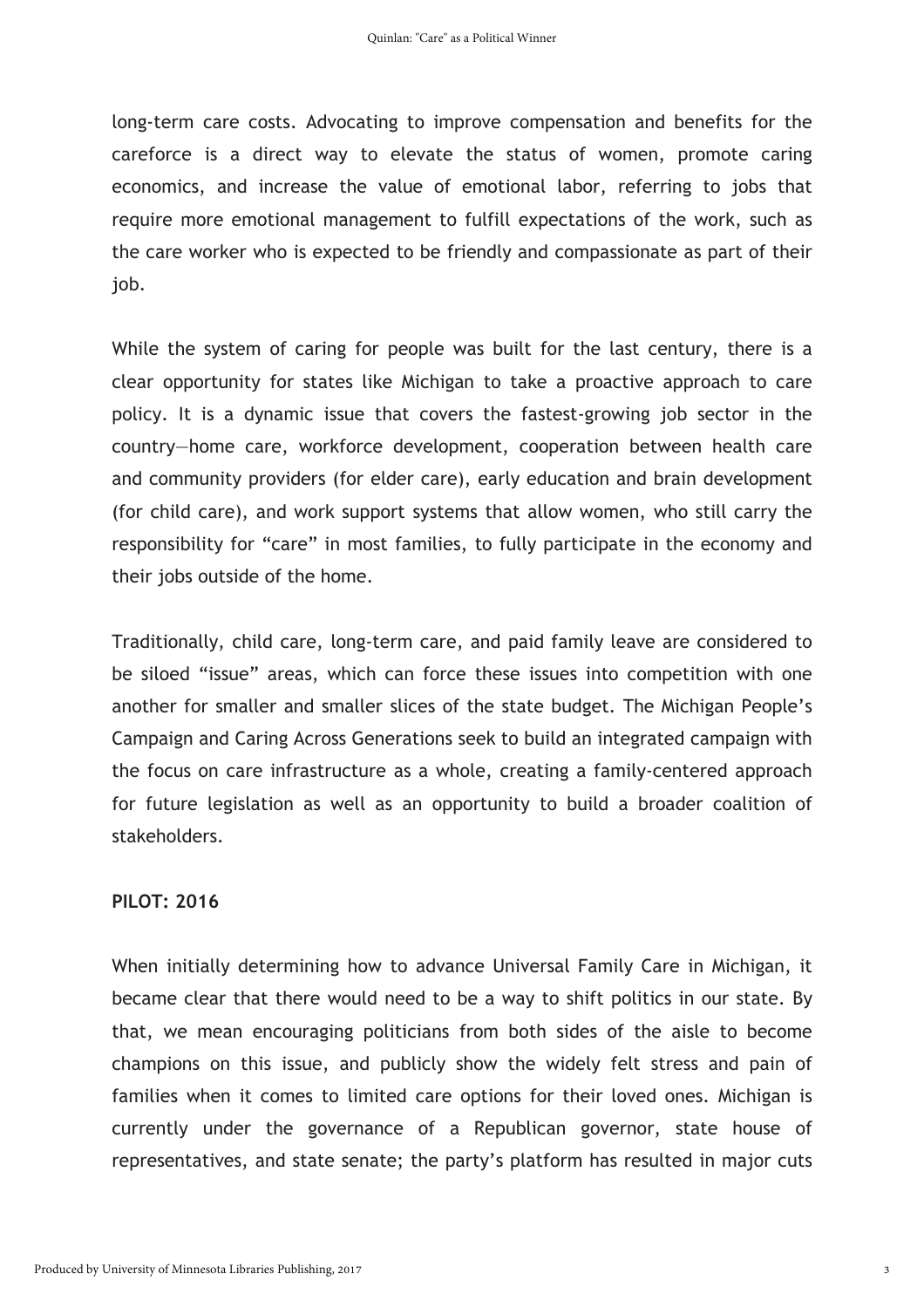to public programs and the safety net. The political terrain is challenging, and a serious campaign would need to directly address the difficulty of advocating for new investment in public programs under a conservative government.

Our analysis is that there will be some state legislators who will become allies in this movement, based on hearing the stories of their constituents and seeing the data on aging trends, job growth, and financial duress of families when it comes to affording care. However, persuasion alone will not be enough for us to move enough legislators to win bold reform, and so electoral campaigns will need to be built to elect candidates with a proven desire to champion these issues.

MPC was given the opportunity to build an electoral campaign around issues of "care" due to a generous investment from the Center for Community Change Action (CCCA) and Caring Across Generations. CCCA builds the power and capacity of low-income people, especially low-income people of color, to change their communities and public policies for the better.

It was decided that MPC would test theories around how these issues resonate with voters, and whether we could elect a progressive champion on these issues in a State House swing district. From the start, we wanted a pilot that could test our key ideas so that we could expand with an effective model in the 2018 elections.

The campaign in House District (HD) 23 was one of the closest races in the state. The seat had been held by a Republican for the past six years, but the numbers were close enough that a Democrat could be successful in the district  $-$  the vote margin was 52-48% in 2014.

No matter the numbers, a strong candidate is essential to winning swing districts like HD-23. Darrin Camilleri is a Michigan People's Campaign member who is a solid progressive and a hard-working candidate. Camilleri prevailed in a competitive primary race, successfully built an impressive volunteer infrastructure, and ran a large-scale door-to-door canvass operation that attempted to talk with hundreds of voters each day. MPC endorsed him after our member-led process, which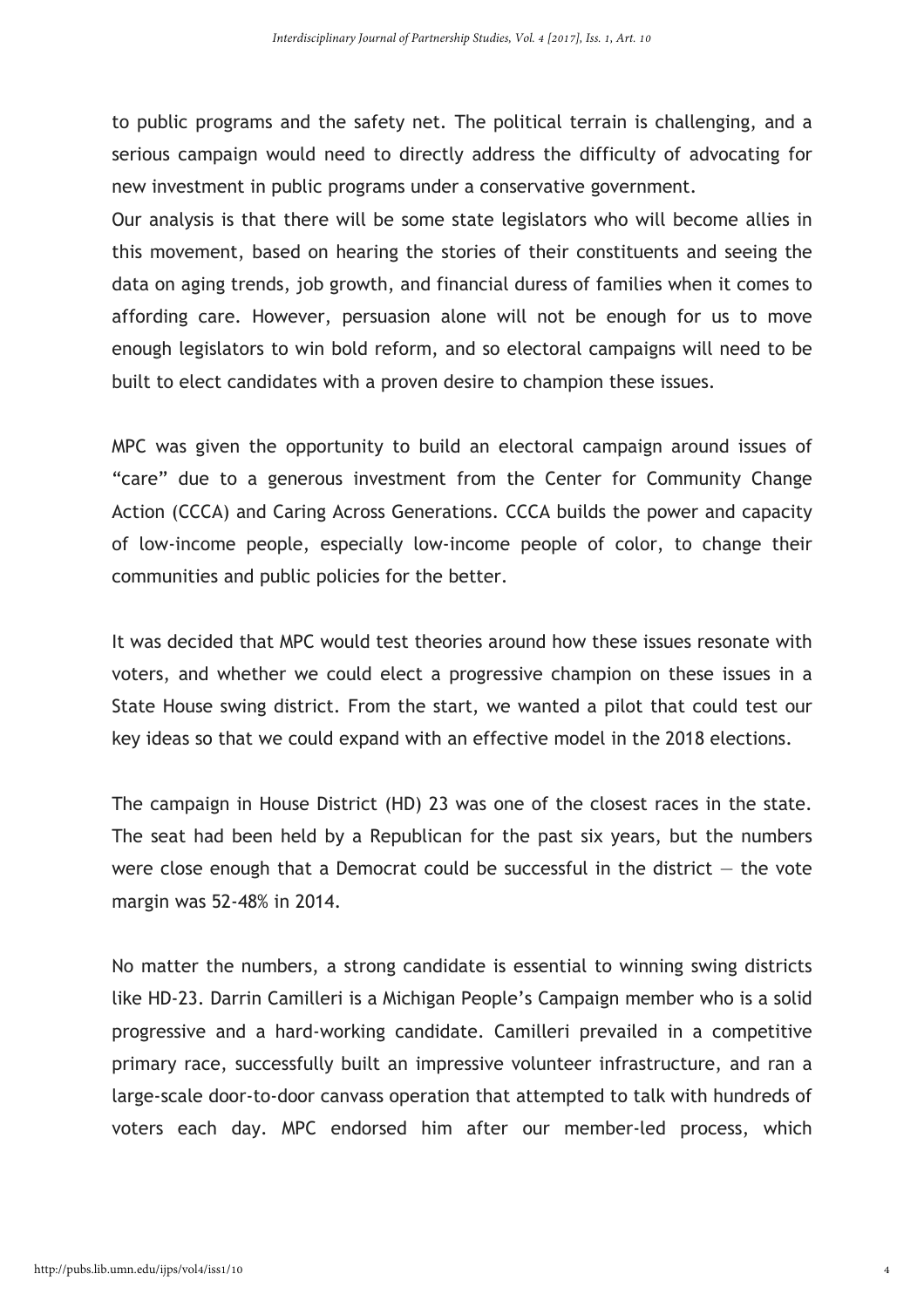concluded that he would be an excellent representative on many of the issues we work on, as well as a champion on care.

On election night, Representative Camilleri won by 320 votes, in a district won by Donald Trump by over 6,000 votes. As we now know, Trump carried Michigan, which was a surprise to many pollsters and political pundits. In the aftermath of the election, we have asked ourselves what was different about this local race, in which voters overwhelmingly chose Donald Trump as their Presidential candidate, but Darrin Camilleri as their state representative.

In margins as small as Camilleri's win, those of us in political organizing say that "field makes the difference." By "field," we mean door-knocking and phone calls that have people directly talking to voters about the election (Green & Gerber, 2015). At MPC, we are also starting to say that "care is a winner."

# **THE FIELD PROGRAM**

MPC had 7,508 successful contacts with voters at their doors. A contact means that a door-to-door canvasser was able to speak with the voter registered at the residence. In some parts of the district, we made two or three passes, which meant that we were able to talk to some voters more than once.

We did not knock on every door. We concentrated our energy on "liberals" who were unlikely voters and "moderates" who were "high propensity" voters, and focused mostly but not exclusively on women. The determination of "unlikely voters" is based on public data, which determines people who vote at a lower frequency in a given geography. This targeting was done through models created by the Voter Activation Network and America Votes. America Votes coordinates a progressive electoral coalition in Michigan and more than 20 other states.

A team of paid canvassers were trained on a long-form script that elicited voters' own experiences with care. This script (See Figure 1) was different than those traditionally used in electoral canvassing programs. Traditional voter engagement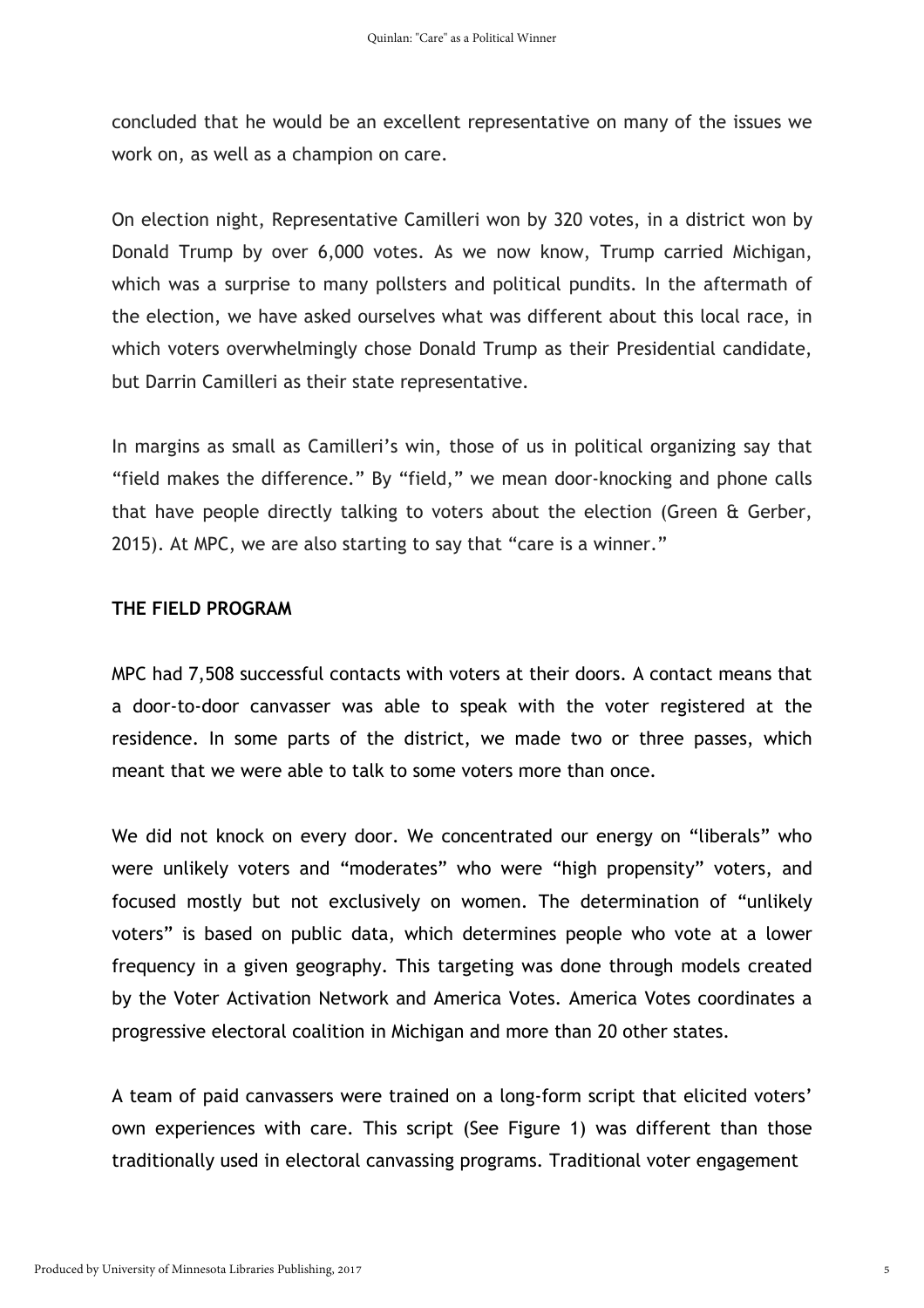programs use scripts that generally are no more than 2-3 minutes, and follow a rigid structure. The MPC script allowed voters to identify whether they had experienced struggling to find adequate child care, elder care and/or care for a loved one living with disability. It then asked whether the voter believed that the state of Michigan should be doing something about these issues, whether he or she supported revenue coming from taxes on corporations and the wealthy to build new care infrastructure, and if he or she would vote for a candidate who would be an advocate on these issues of care. This model of longer conversations, in a faceto-face format that emphasizes advocacy beyond the election, is frequently referred to as "integrated voter engagement."

**INTRO: Hi, Is this \_\_\_\_\_\_\_? Hi, my name is \_\_\_\_\_\_ .** I'm a volunteer with Michigan People's Campaign. How are you doing today?

Great! I am out talking to people in the neighborhood about issues of "family care" -- by that I mean providing quality care for our loved ones from childhood to old age.

| <b>STEP 1: ISSUES- Do They Connect?</b>               | <b>STEP 2: THEIR EXPERIENCES, IMPACT AND STORY</b>          |  |  |
|-------------------------------------------------------|-------------------------------------------------------------|--|--|
| I am wondering if you have personal experiences       | Ask questions to understand why the issues they have        |  |  |
| with any of these issues -- either trying to find     | mentioned matter to them: (listen for them to mention       |  |  |
| affordable child care or care for someone living      | any values that shape their feelings on a particular        |  |  |
| with a disability or finding care for an aging loved  | issue).                                                     |  |  |
| one?                                                  | - Could you tell me a bit more about your experiences?      |  |  |
| If they don't want to share a personal story, ask     | - Can you tell me why that's important to you?              |  |  |
| "Do you think other people in the community are       | - Has this issue/does this issue affect you or your family? |  |  |
| struggling with these issues?"                        | -How did that make you feel?                                |  |  |
| Do you know anyone who is a caregiver?                | <i>*Transition question*</i>                                |  |  |
| Do you feel prepared for long term care needs?        | - Do you think our state should be doing something          |  |  |
|                                                       | about this?                                                 |  |  |
| <b>STEP 3: Support for Government Investment</b>      | <b>STEP 4: CONNECT TO ELECTION AND ACTION ASK</b>           |  |  |
| We are building a team of people who live Downriver   | Elections coming up now and how they relate to your         |  |  |
| to ask our government to invest in programs that help | <i>issues.</i>                                              |  |  |
| support families to pay for child care and long term  | -We haven't made an endorsement, yet, but we are going      |  |  |
| care.                                                 | to be supporting a candidate who understands that           |  |  |
|                                                       |                                                             |  |  |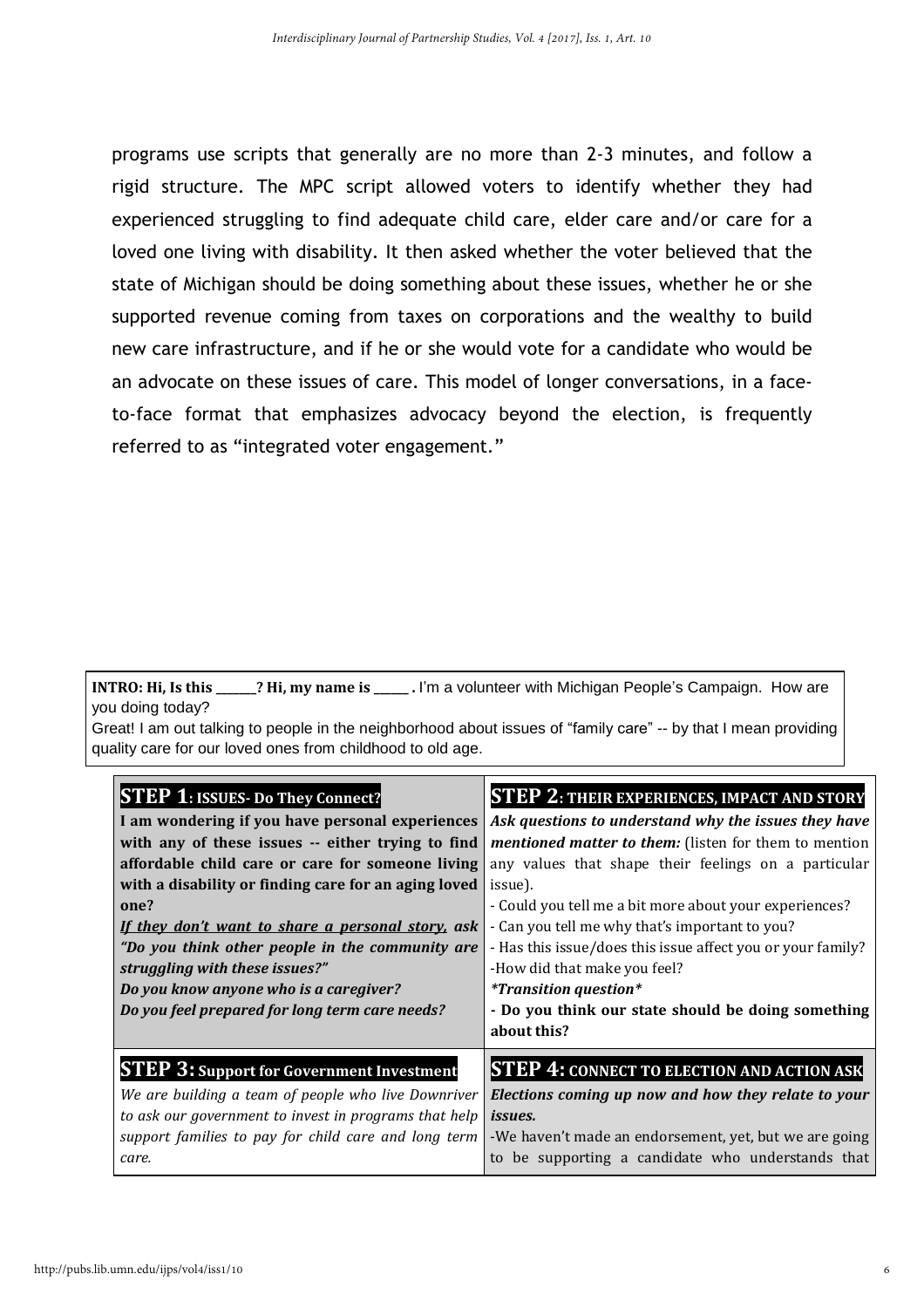| Do you think that is a good idea?<br>-One of our ideas is that corporations and wealthy<br>people should pay their fair share in taxes. We know<br>that money could be used toward supporting families<br>like ours to pay for family care needs. What do you<br>think about that? |                           | issues of "Care" matter to Downriver voters.<br>-Would you like to see this issue talked about in the<br>election - in a real way?<br>-Do you think it is important for a candidate to support<br>these issues?<br>-Would you like to come to our next event?<br>-Can we call you to volunteer?<br>If they ask who to vote for<br>At this point, we have not announced who we are<br>supporting. Would you be interested in being involved in<br>that process? |                                                                                                                                                                             |  |
|------------------------------------------------------------------------------------------------------------------------------------------------------------------------------------------------------------------------------------------------------------------------------------|---------------------------|----------------------------------------------------------------------------------------------------------------------------------------------------------------------------------------------------------------------------------------------------------------------------------------------------------------------------------------------------------------------------------------------------------------------------------------------------------------|-----------------------------------------------------------------------------------------------------------------------------------------------------------------------------|--|
| YES. Will volunteer.<br>Great! Thank you! I'll ask someone to<br>follow-up with you about volunteer<br>opportunities. Check out our website<br>or facebook page: Michigan People's<br>Campaign (need 1-pager)                                                                      | Maybe.<br>upcoming weeks. | involved in the future - we can<br>mark to give you a call in the                                                                                                                                                                                                                                                                                                                                                                                              | NO. Not interested.<br>We'd love to have you join us No problem. If you'd like to get<br>sometime. If you'd like to get involved in the future - sign up on<br>our website. |  |
| Great! Thank you so much for your time. It was great meeting you. Have a good day!                                                                                                                                                                                                 |                           |                                                                                                                                                                                                                                                                                                                                                                                                                                                                |                                                                                                                                                                             |  |

Figure 1. Michigan People's Campaign Canvassing Script

Our first set of voter contacts did not include information about Darrin Camilleri. The second and third "passes" promoted Camilleri as a Care Champion, to the extent that MPC is allowed to under state election law as a 501(c)(4) organization, with the support of Michigan People's Campaign Independent Expenditure Committee. These legal statuses determine what kind of language canvassers are able to use when talking about candidates, and all conversations had to be rooted in the advocacy issues of our organization.

A subset of conversations included content about charter school regulation and quality K-12 education. The voter file for this district has not yet been updated, but MPC plans to analyze the data to see if including K-12 education in the care script had an impact on voter behavior.

It is important to note that organized labor knocked on the doors of many of their members in the district with a pro-Camilleri message. Camilleri was an excellent candidate who built a strong operation that was able to inspire and motivate voters. MPC did not coordinate with their campaign, due to legal restrictions, but it is clear that a hard-working, progressive candidate with a bold vision, who has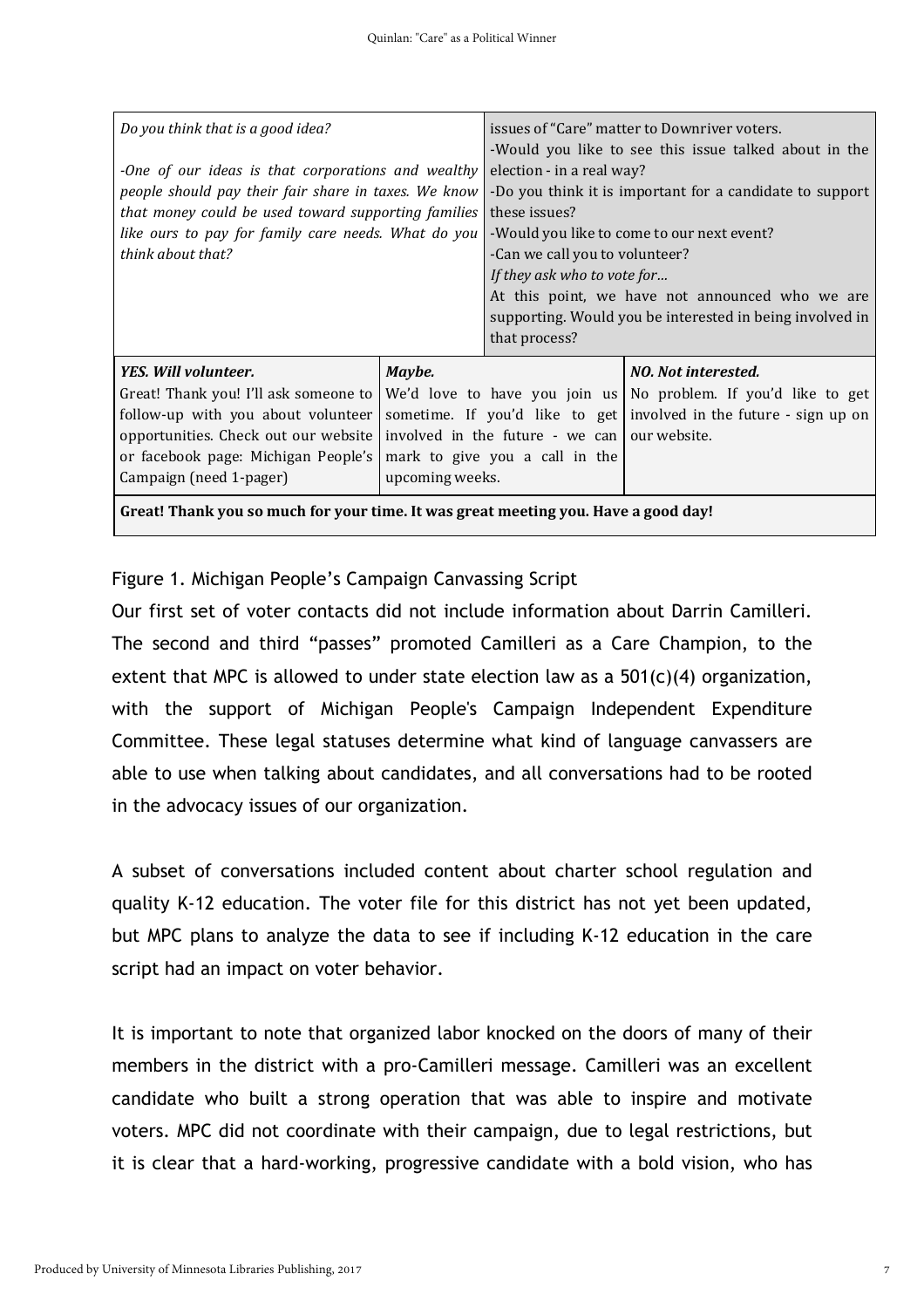support from many progressive organizations, plays a critical role in a campaign like this.

Our highly-trained canvassing team has many anecdotes about talking to voters with Trump signs on their front yards who committed to voting for Camilleri once they learned about his stance on care issues. There were also a fair number of people who became involved with our campaign as volunteer door knockers, and who told their stories of care publicly to animate the campaign. These stories showed us that connecting with voters about their family needs was more important than party affiliation. We heard from many people that what mattered to them was electing a representative who understood these issues. We believe that this learning provides insight into how representatives from different parties and political backgrounds can work together to find policy solutions that will have a positive impact on people's day-to-day lives.

One voter we talked to had survived two strokes, and when MPC canvassers knocked on her door to talk about care, she immediately agreed to a follow-up conversation with one of our campaign organizers. During that conversation, she relayed how excited she had been to have a person knock on her door and talk to her about an issue that was deeply relevant to her life. She has participated in many MPC events since, and even told her story in a film which was shared on social media leading up to the election.

For the last portion of the canvass, MPC collected data on support for Camilleri and Care. See Figure 2.

| Camilleri Support  |     |        |  |  |
|--------------------|-----|--------|--|--|
| 1 - Strong Support | 384 | 31.40% |  |  |
| 2 - Lean Support   | 323 | 26.41% |  |  |
| 3 - Undecided      | 432 | 35.32% |  |  |
| 4 - Lean Oppose    | 24  | 1.96%  |  |  |
| 5 - Strong Oppose  | 60  | 4.91%  |  |  |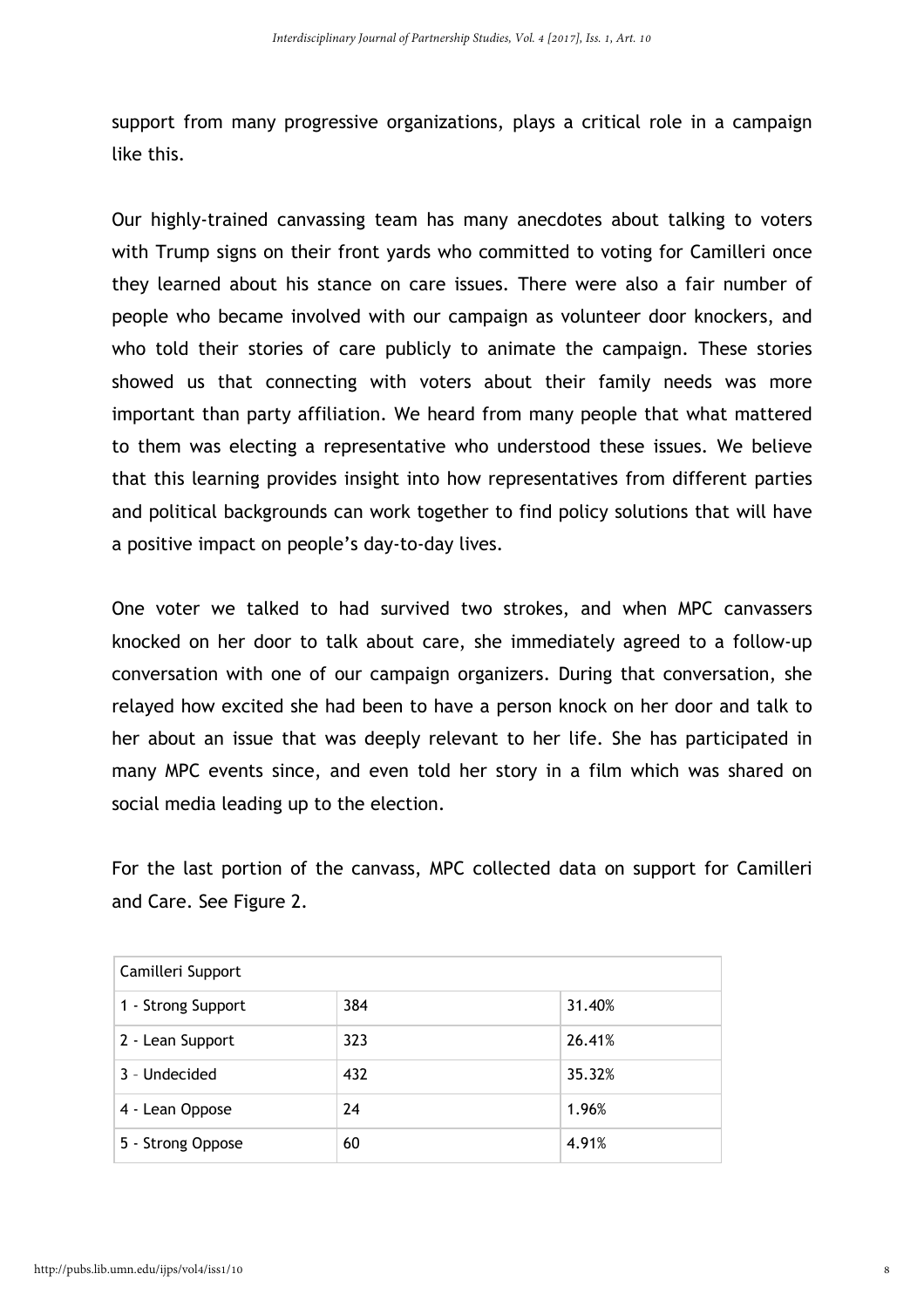| Total                       | 1223 |        |  |  |
|-----------------------------|------|--------|--|--|
|                             |      |        |  |  |
| Care Campaign/Issue Support |      |        |  |  |
| 1 - Strong Support          | 763  | 58.16% |  |  |
| 2 - Lean Support            | 331  | 25.23% |  |  |
| 3 - Undecided               | 179  | 13.64% |  |  |
| 4 - Lean Oppose             | 19   | 1.45%  |  |  |
| 5 - Strong Oppose           | 20   | 1.52%  |  |  |
| Total                       | 1312 |        |  |  |

Figure 2. MPC Canvass Data on Support for Camilleri and Care.

While Camilleri was a popular candidate, this data proved something we had wanted to test: issues of care resonate strongly with voters. Voters want to support candidates who are willing to work on the real issues that impact them. While these issues may be complex, it is clear families are perplexed by their limited options of care for their loved ones and want political representation from a candidate who is willing to support innovative social policy.

Many voters in this district are struggling financially, still feeling the effects of the 2008 crisis and the loss of auto industry jobs. These were the much talked-about white working class voters who helped propel Trump's victory. We were able to help them name an issue that they were feeling  $-$  how the cost of care was squeezing their family budgets  $-$  and connect it to progressive values and a progressive candidate.

This is not a fluke. Polling shows that care is a potent issue with voters across Michigan. According to a poll conducted by Gerstein, Bocian and Agne Strategies (Poll of 500 Michigan Voters, September, 2016):

• 42% of voters polled are caring for a loved one who is aging or living with a disability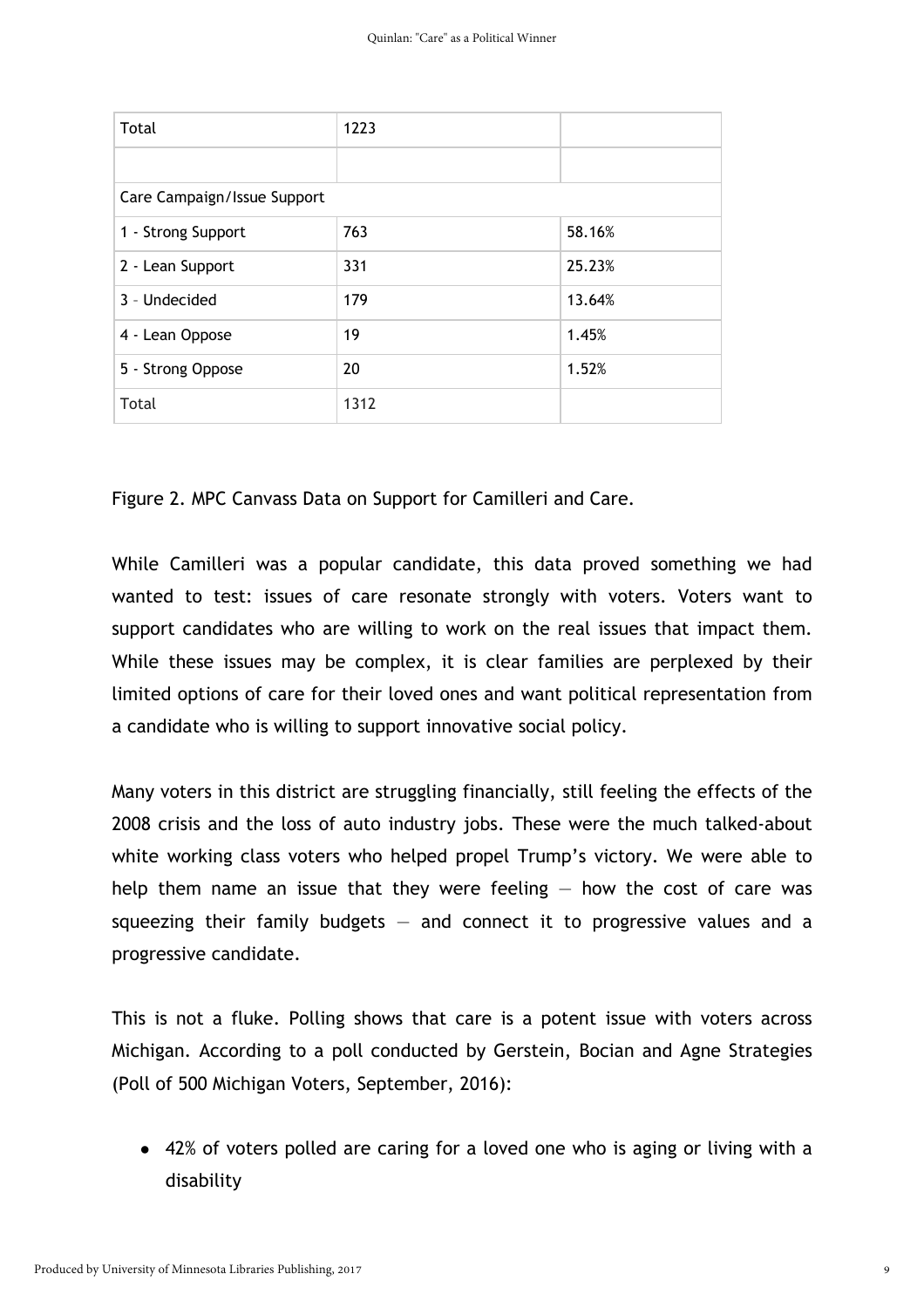- 58% of voters said that they currently use or plan to use paid long term care services in the next 10 years.
- 65% of voters said they are more likely to support a state legislator who voted in favor of a Universal Family Care proposal that would help cover costs for child care and long-term care.

### **NEXT STEPS: 2018**

Looking toward 2018, MPC aims to replicate our learnings in other State House swing seats, with the benefit of an even longer ramp-up time.

Our goal is to build a strong team of volunteers in targeted State House districts, and to build a base of supporters around the issue of care, which will pivot into supporting candidates who will champion these issues in office.

Building over a year is an important part of our strategy. Frequently, candidate campaigns pop up in districts just a couple of months before the election, which reinforces a feeling among voters that politicians only care about their vote on Election Day and will become distant as soon as the election is over. MPC believes that movement and organization building happen year-round. The time allows us to train more leaders, hold elected representatives accountable, win issue campaigns, and build the necessary volunteer infrastructure to impact elections and important votes.

MPC found that candidates who elevate care can be persuasive to a broad swath of voters. This learning shows us that voters desire political candidates who are willing to tackle the pressing social issues of our time, especially those that impact the daily economics of families. The use of a long-form script that connects issues of care to candidates is a way to both elicit the stories of voters, and create an opportunity for voters to thoughtfully reflect on which candidate will better meet their human needs. There is an opportunity for representatives from both parties to embrace the desire for collaborative solutions to complex issues. This pilot also shows us that political engagement that takes a more human-centered approach is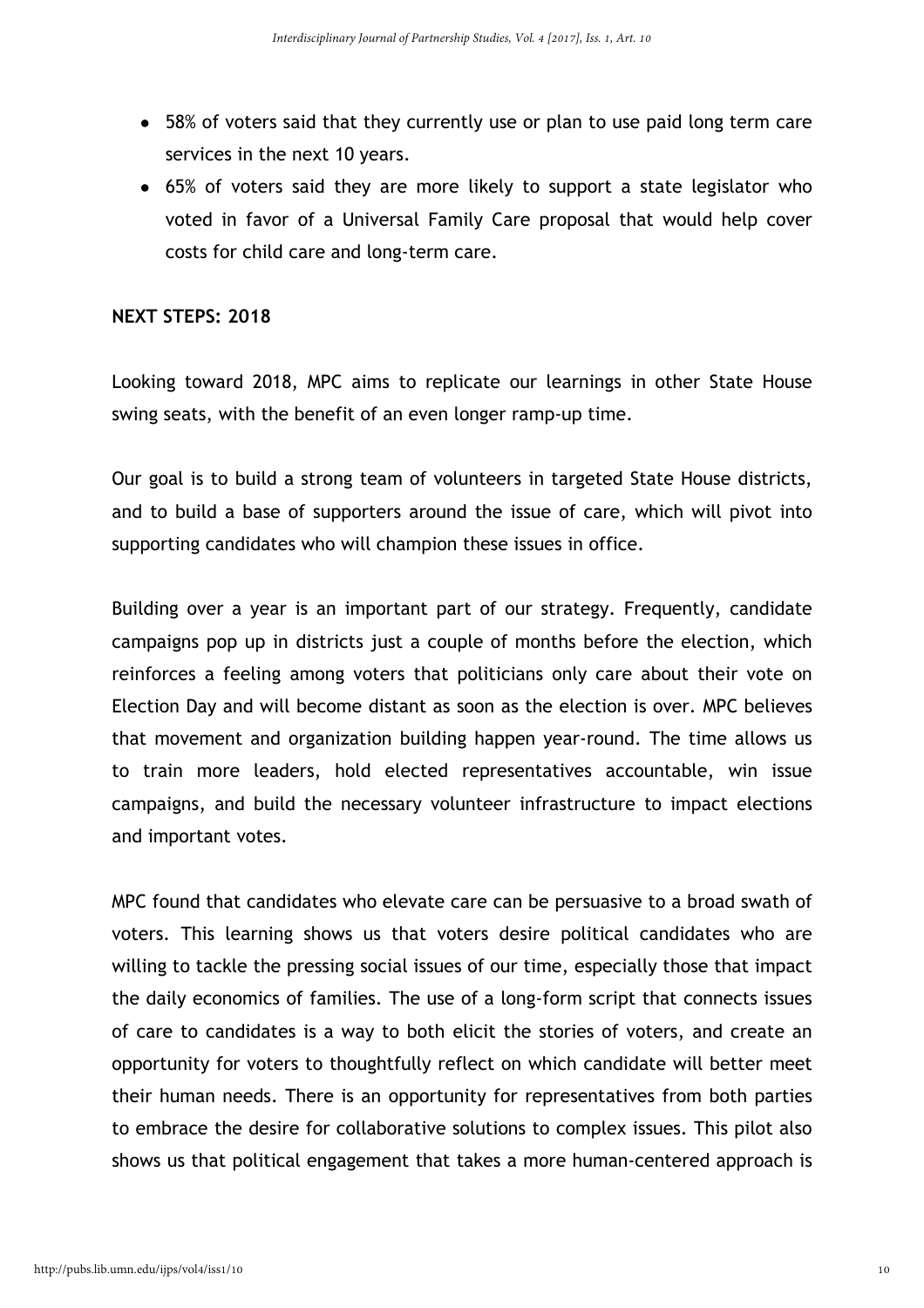not only effective, but critical to elect champions who embody the leadership to work toward social change that is rooted in the values of inclusion and equity.

Acknowledgement: The author is grateful to the following contributors who helped make this campaign and article possible: Latrice Watkins, Bartosz Kumor, Rebecca Gray, Scott Holiday, Henry Wisner, Amber York, Ken Whittaker, Ryan Bates, and Yessica Zepeda with Michigan People's Campaign; Kevin Simowitz with Caring Across Generations.

#### **References**

- Burnham, L., & Theodore, N. (2012). Home Economics: The Invisible and Unregulated World of Domestic Work. Retrieved January 7, 2017, from National Domestic Workers Alliance, https://www.domesticworkers.org//sites/default/files/HomeEconomicsEnglish.pdf
- Center for Disease Control. (2016, October 7). Births and Natality. Retrieved January 7, 2017, from https://www.cdc.gov/nchs/fastats/births.htm
- Cohn, D., & Taylor, P. (2010, December 20). Baby boomers approach 65 glumly. Retrieved January 3, 2017, from Pew Research Center, http://www.pewsocialtrends.org/2010/12/20/babyboomers-approach-65-glumly/
- Derringer, N. (2015, March 12). A graying population poses challenges for Up North counties. Retrieved February 28, 2017, from http://www.bridgemi.com/quality-life/grayingpopulation-poses-challenges-north-counties
- Genworth. (2016). *Cost of Care Survey*. Retrieved January 9, 2017, from https://www.genworth.com/about-us/industry-expertise/cost-of-care.html.
- Green, D.P. & Gerber, A.S. (2015). *Get out the vote: How to increase voter turnout. Washington, DC:* Brookings Institution Press.
- Sorenson, P. (2014, September). Failure to Invest in High-Quality Child Care Hurts Children and State's Economy. Retrieved January 3, 2017, from Michigan League for Public Policy, http://www.mlpp.org/failure-to-invest-in-high-quality-child-care-hurts-children-andstates-economy

Meredith Loomis Quinlan is the Director of Strategic Initiatives at Michigan People's Campaign and Michigan United. She has been a professional organizer, trainer, and fundraiser for over five years with Michigan United. Her work has included campaigns to fight violence against women, increase affordable housing, clean up toxic waste in her local neighborhood, raise Michigan's minimum wage, and increase access to affordable, quality child care and long-term care. Meredith lives in Detroit and loves building campaigns to advance gender equity and women's rights. She holds a B.A. from Kalamazoo College in Human Development and Social Relations, an interdisciplinary major in the social sciences. She lived and studied in Dakar, Senegal for six months and completed a project on